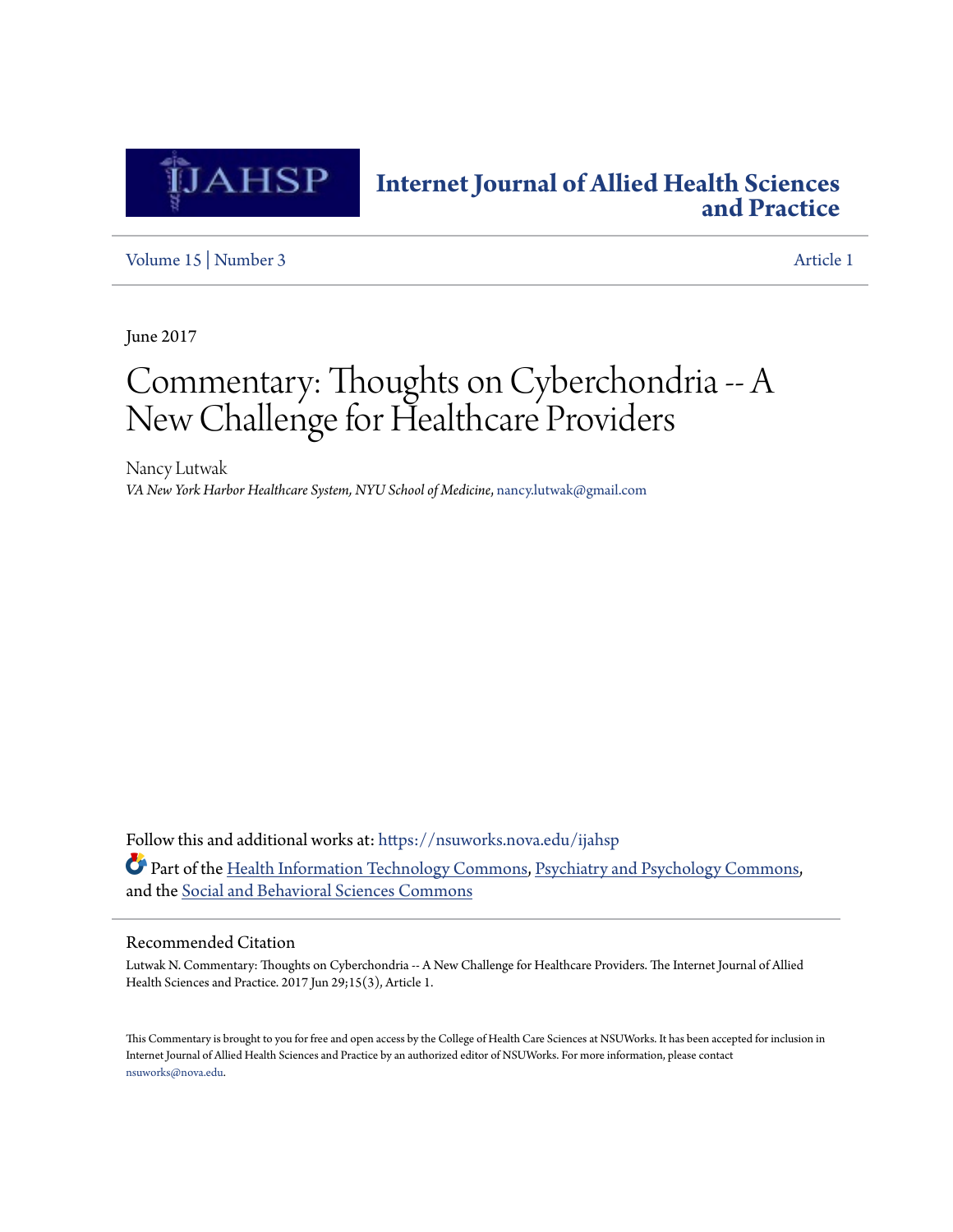#### **Commentary: Thoughts on Cyberchondria -- A New Challenge for Healthcare Providers**

#### **Author Bio(s)**

Nancy Lutwak, M.D. has been a physician for 33 years and works at the Veterans Administration Hospital in Manhattan. She holds joint appointments in the Departments of Psychiatry and Emergency Medicine at the NYU School of Medicine.

This commentary is available in Internet Journal of Allied Health Sciences and Practice: [https://nsuworks.nova.edu/ijahsp/vol15/iss3/1](https://nsuworks.nova.edu/ijahsp/vol15/iss3/1?utm_source=nsuworks.nova.edu%2Fijahsp%2Fvol15%2Fiss3%2F1&utm_medium=PDF&utm_campaign=PDFCoverPages)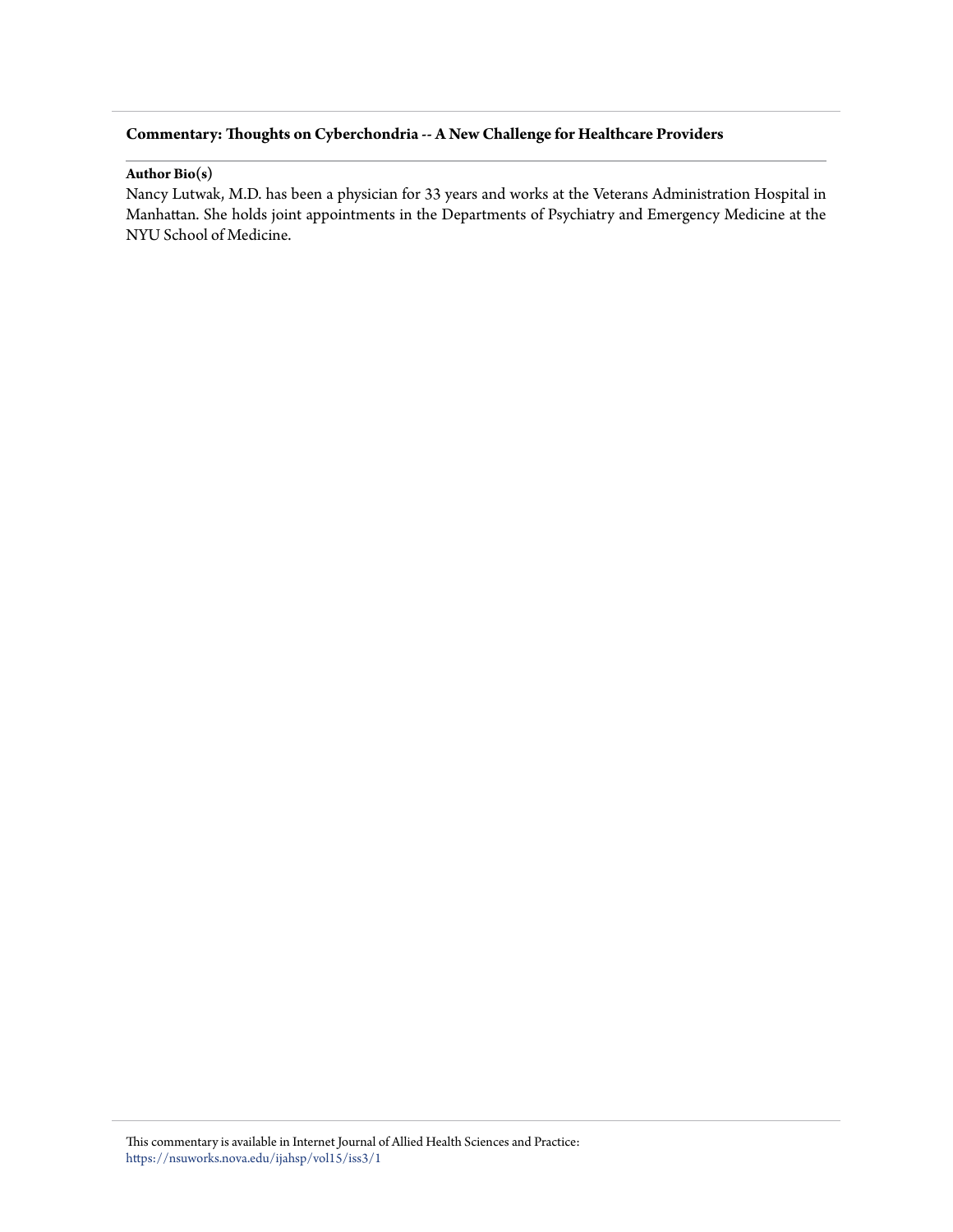

The Internet Journal of Allied Health Sciences and Practice *Dedicated to allied health professional practice and education* **Vol. 15 No. 3 ISSN 1540-580X**

## Commentary: Thoughts on Cyberchondria – A New Challenge for Healthcare **Providers**

Nancy Lutwak, M.D.

New York University School of Medicine, VA New York Harbor Healthcare System

#### United States

Excessive use of the Internet is a behavioral addiction that may result in cyberchondria, which is an increased anxiety following online health-related searches. Studies have shown individuals with high illness anxiety feel worse after online symptomchecking, but those with low illness anxiety experience relief.1 Although a convenient and easily accessible mode of obtaining information, medical sites may not bestow reassurance or provide an accurate diagnosis based on symptomatology.<sup>2</sup> Using online symptom checkers is unreliable in pin-pointing specific causes of problems or the need to seek immediate medical care.<sup>3</sup> Because individuals with moderate to high levels of illness anxiety exacerbate that anxiety during and after searching, this behavior may be detrimental to their health. This emerging threat to health posed by the internet requires vigilance.<sup>4</sup> In addition to increasing anxiety, the addiction of using the Internet to provide re-assurance on medical matters may cause loss of time as well as increased testing during visits to acute care settings or emergency rooms. It may lead to increased levels of psychological distress, worry, and unnecessary medical expenses. A psychometrically sound measure has been developed to quantify these outcomes.<sup>5</sup>

There is a relationship between behavioral addiction such as excessive internet use with psychiatric disorders, although patients with obsessive-compulsive symptoms do not share associations with cyberchondria.<sup>6,7</sup> Anxious patients who read a list of possible diagnoses related to their symptoms will focus on the most consequential possibility, become fixated and fearful, and present to healthcare providers demanding specific examinations. The cyberhondria severity scale can be used by clinicians to better understand the effect of this problem on their patients by measuring levels of compulsion, distress, excessiveness, need for reassurance, and mistrust of medical professionals.<sup>8,9</sup>

I have been an emergency medicine physician for many years and have now seen a number of patients affected by cyberchondria. Several stated concerns about appendicitis following internet searches and insisted on undergoing CT Scans which were clinically unwarranted. Another patient with weeks of neck pain was convinced he had meningitis, a belief prompted by an Internet search. A careful history and examination with discussion re-assured him. On the other hand, one gentleman who investigated his symptoms using a medical site concluded he might have appendicitis, which indeed proved to be the case.

There is definitely a relationship between cyberchondria, anxiety sensitivity, and intolerance of uncertainty.<sup>8</sup> There remains some doubt about the direction of causality. Research is needed to determine if high levels of anxiety regarding illness lead to repeated online health searches or if constant seeking of health information online results in heightened health anxiety.10 Regardless of causality, cyberchondria as a by-product of multiple online searches with increased visits to healthcare facilities and demands to conduct procedures may lead to detrimental health outcomes.

The challenge for healthcare providers will be to weigh facts rationally, calm fears with empathetic language, and proceed with needed examinations when appropriate. The use of the Internet by patients presents a new demand on healthcare providers to adroitly re-assure patients with cyberchondria, while at the same time avoiding unneeded and possibly risky procedures even if demanded vociferously. Respectful conversations are requisite to diminish worries as are concomitant efforts to clarify excessive use of the Internet may be informative but also anxiety-provoking and destructive. The probabilities of diagnoses will require intricate explanations in addition to detailing that all procedures have risks and benefits and may, in fact, lead to severe negative